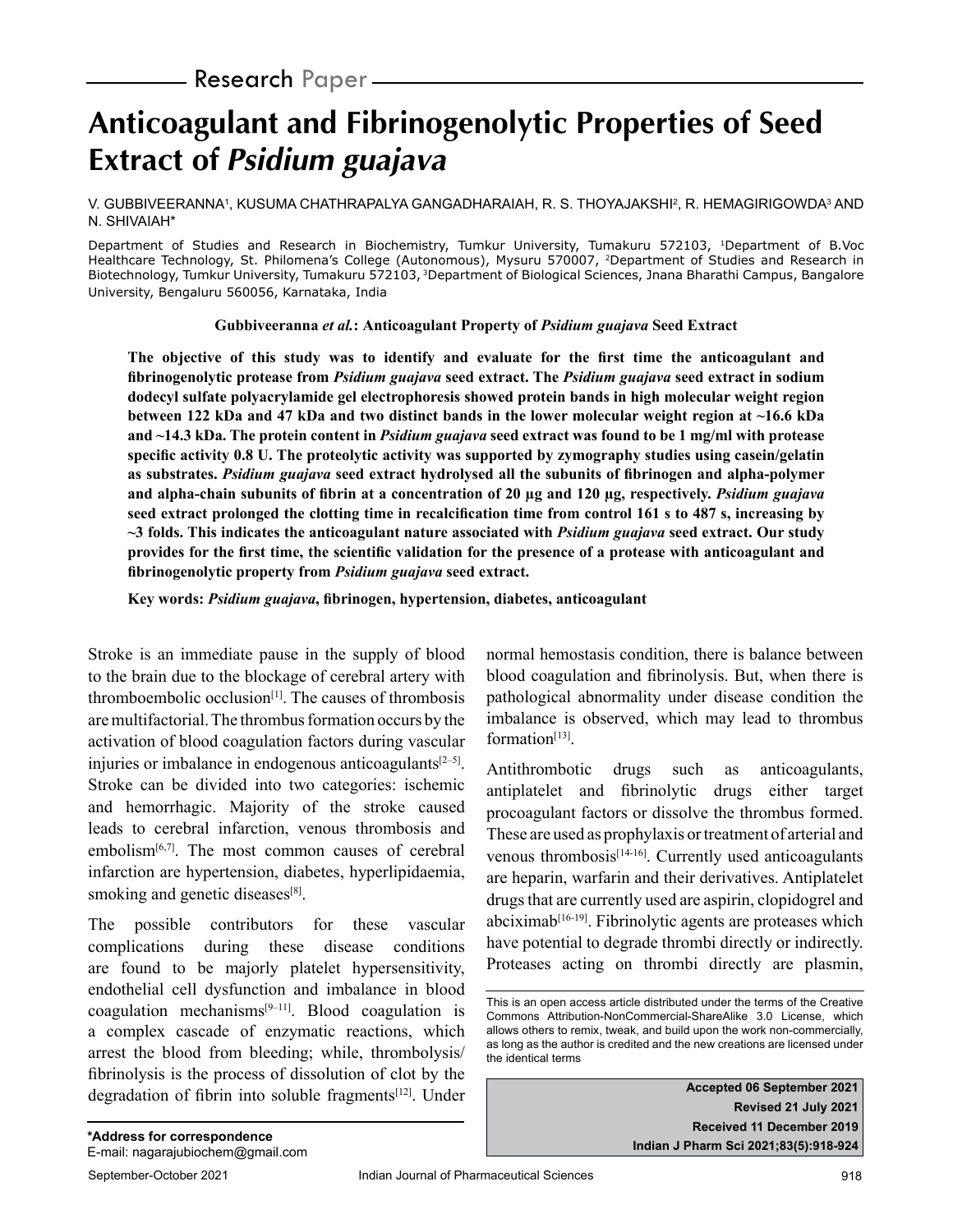brinase and trypsin; while, protease dissolving thrombi indirectly is Tissue Plasminogen Activator  $(t-PA)^{[20-23]}$ . The major concerns against using these thrombolytic drugs are excessive bleeding, anaphylactic reactions, heparin-induced thrombocytopenia and toxicity<sup>[24–28]</sup>. Hence, currently there is lot of interest in the use of natural products as the new thrombolytic drugs with more potency, safety, chemical stability which is devoid of risk of hemorrhage and toxicity from natural sources.

Medicinal plants are enormous and important source for the indigenous medical systems[29]. *Psidium guajava* (*P. guajava*)*,* belongs to family Myrtaceae, commonly called as 'guava', is a small medicinal tree native to South America but extends throughout the European, African and Asian continents[30]. *P. guajava* is used as both nutraceutical (fruit) and medicinal (leaves, bark, seeds, roots) agents in traditional formulations[31]. *P. guajava* is mostly grown for the food industry to produce candies, juices, jams and frozen pulp<sup>[32]</sup>. The decoctions or pastes of whole plant or shoots are used to treat skin ailments and as astringents in dysmenorrhea, miscarriages, uterine bleeding and premature labor. The bark is used as an astringent to treat of ulcers wounds and diarrhea. The leaf extracts are used as febrifuge, antispasmodic, to treat viral disease and for rheumatism[33]. The seeds are associated with antimicrobial, gastrointestinal and anticarcinogenic activities. The different extracts of the parts of the tree are known to possess antimicrobial, hypoglycaemic, anti-inflammatory, anti-hypertensive, gastroenteritis, dysentery, conjunctivitis, constipation and antitumour effect<sup>[31,34-36]</sup>. In addition, it is used to treat hyperlipidemia, diabetes mellitus, cardiovascular diseases, liver disorders and parasitic infection<sup>[37]</sup>. Previous studies have shown that *P. guajava* inhibits cholesterol levels and incidence of stroke<sup>[32]</sup>. But the mechanism of inhibition of stroke is not clearly depicted. Different parts of the plants have been used in traditional system of medicines. But there is no report for the presence of protease in the seeds of *P. guajava*  fruit. This is the first report on protease associated with anticoagulant and fibrinolytic activity from the seeds of *P. guajava* fruit.

# **MATERIALS AND METHODS**

## **Materials:**

Casein, gelatin and human fibrinogen were purchased from Sigma-Aldrich chemicals, St. Louis, MO, USA. Liquicellin and uniplastin was procured from Tulip Diagnostics Pvt. Ltd, Goa, India. All other reagents were of analytical grade.

#### **Sample collection:**

Pink *P. guajava* fruits were purchased from local market. The fruits were cut and the seeds were taken out of the fruit part. The collected seeds were washed with distilled water, wiped with filter paper and then shade dried at room temperature for 3 to 4 d. The dried seeds were then pulverized into fine powder.

## **Preparation of extract:**

The finely powdered seeds were weighed using digital balance and extracted with sodium phosphate buffer (10 mM, pH 7.0) in the ratio 1:25 on a magnetic stirrer at 500 rpm for about 24 h at room temperature. The *P. guajava* Seed Extract (PgSE) was collected and stored at -20° until further use.

#### **Electrophoresis:**

Sodium Dodecyl Sulfate Polyacrylamide Gel Electrophoresis (SDS-PAGE) was performed as described by Laemmli<sup>[38]</sup>,. Briefly, PgSE (160  $\mu$ g) was treated with non-reducing sample buffer and incubated in boiling water bath for 3 min. The sample was then loaded onto 12 % SDS-PAGE along with standard molecular weight markers ranging from 7 to 175 kDa and electrophoresis was performed. The gel was stained with 0.25 % Coomassie brilliant blue R-250 to visualize the protein bands.

# **Zymography:**

Zymography was carried out according to the method of Laemmli<sup>[38]</sup>. Briefly, the 12  $\%$  gel was incorporated with 0.2 % casein and gelatin separately as substrate for the detection of proteolytic activity. The PgSE (80 µg) in 10 mM sodium phosphate buffer (pH 7.0) was incubated with non-reducing sample buffer at 37° for 30 min and electrophoresis was carried out. After electrophoresis, the gels were washed with 2.5 % of Triton X-100 for 1 h to remove SDS. The gels were incubated overnight in incubation buffer containing Tris–HCl (50 mM, pH 7.6, 10 mM calcium chloride  $(CaCl<sub>2</sub>)$  and 150 mM Sodium Chloride (NaCl)). The gels were then stained with 0.25 % Coomassie brilliant blue R-250 to observe the activity bands.

#### **Protease activity:**

Protease activity was performed as described by Satake *et al*.<sup>[39]</sup>, using casein (2 % in 200 mM Tris–HCl buffer, pH 7.0) as substrate*.* Briefly, 0.4 ml of casein was incubated with different concentration of PgSE  $(0-300 \mu g)$  in 10 mM sodium phosphate buffer (pH 7.0)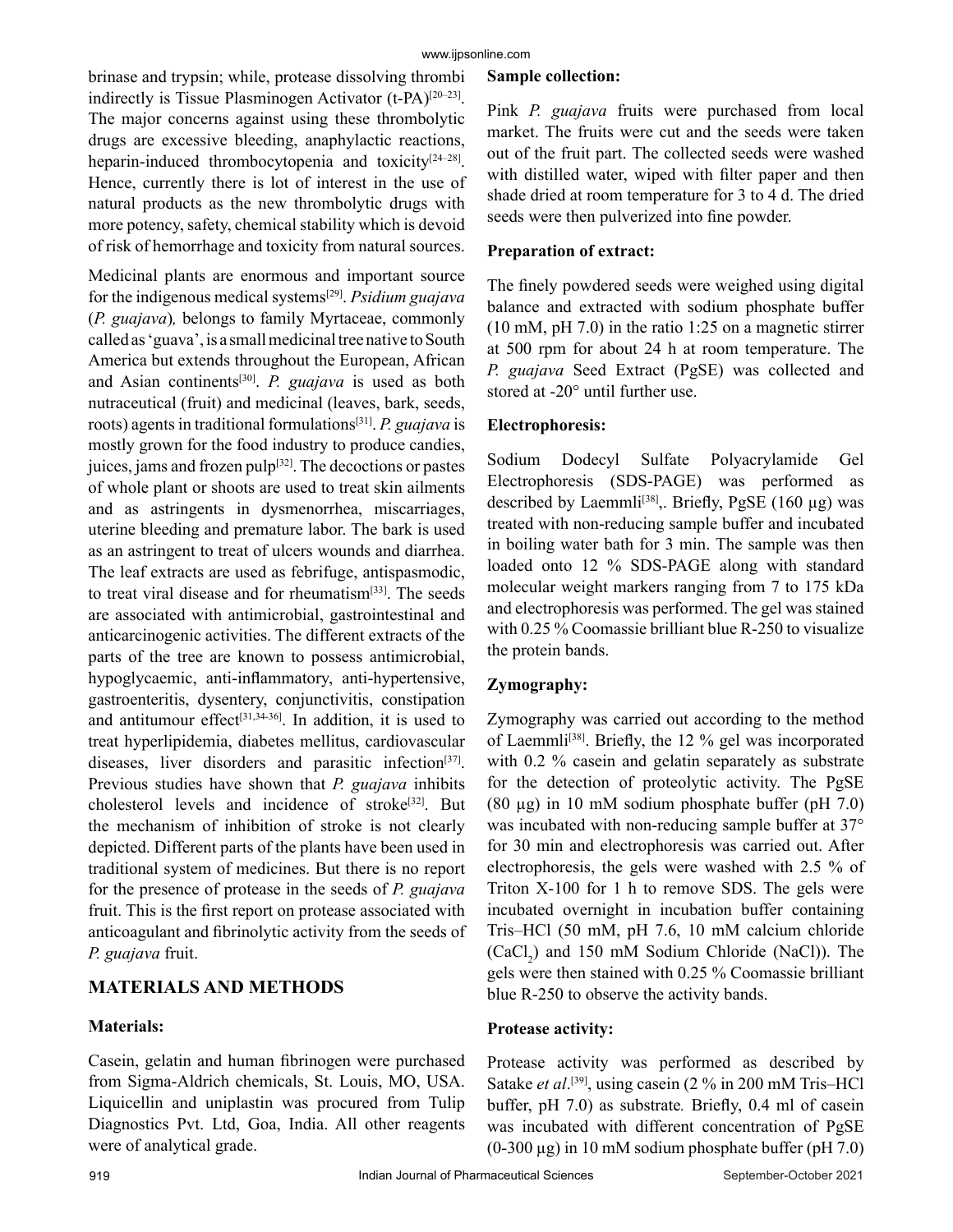at 37º for 2.5 h. About 1.5 ml of Trichloroacetic acid (TCA) (0.44 M) was added to terminate the reaction and allowed to stand for 30 min at room temperature. The mixture was centrifuged at 3000 rpm for 5 min and the supernatant (1 ml) was mixed with 0.4 M sodium carbonate (2.5 ml) and 1:2 diluted Folin reagent (0.5 ml). The colour developed was read at 660 nm. One unit of enzyme activity was defined as the amount of enzyme required to increase in the absorbance of 0.01 at 660 nm. Protease activity was expressed as units/min/mg.

#### **Fibrinogenolytic activity:**

Fibrinogenolytic activity was performed as described by Gubbiveeranna *et al*. [13]. Briefly, human fibrinogen (50 µg) was treated with different concentration of PgSE (0.5–20 µg) in 25 µl of 10 mM sodium phosphate buffer (pH 7.0) and incubated at 37° for 2.5 h. Reducing sample buffer (10  $\mu$ l) containing 1M urea, 4 % SDS and 4 % beta (β)-mercaptoethanol was added to terminate the reaction and kept in boiling water bath for 3 min. The hydrolyzed products were analyzed in 12 % SDS-PAGE and visualized by staining with Coomassie brilliant blue R-250.

#### **Fibrinolytic activity:**

Fibrinolytic activity was carried out according to the method of Shivaiah and Kempaiah<sup>[40]</sup>. Briefly, trisodium citrate (3.2 %) treated blood in the ratio 1:9 was centrifuged at 3000 rpm for 5-10 min. The supernatant obtained was separated and used as Platelet Poor Plasma (PPP). Equal volume of PPP  $(100 \mu l)$  and 25 mM CaCl,  $(100 \mu l)$  was incubated at 37 $\degree$  to get fibrin clot. The clot formed was thoroughly washed with 10 mM sodium phosphate buffer (pH 7.0) for 5-6 times. The washed fibrin clot was incubated with different concentration of PgSE (15 to 120 µg) in a total reaction volume of 40 μl of 10 mM sodium phosphate buffer (pH 7.0) at 37º for 2.5 h. Reducing sample buffer (20 µl) containing 1M urea, 4 % SDS and 4 % β-mercaptoethanol was added to terminate the reaction and kept in boiling water bath for 3 min. An aliquot (20 μl) of the supernatant was subjected to 10 % SDS-PAGE to analyze fibrin hydrolyzing pattern.

## **Recalcification time (RT):**

Plasma recalcification time was determined according to the method described by Gubbiveeranna *et al*. [13]. Briefly, PPP  $(100 \mu l)$  was pre-warmed to 37 $\degree$  before use and incubated with different concentration of PgSE (0-80 µg) in 10 mM sodium phosphate buffer (pH

7.0) at  $37^{\circ}$  for 5 min. Later, 100 µl of 25 mM CaCl<sub>2</sub> was added and the clotting time was recorded. The 10 mM sodium phosphate buffer (pH 7.0) alone without PgSE was considered as negative control.

#### **Protein estimation:**

The protein concentration was estimated as described by Lowry *et al*. [41]. Briefly, bovine serum albumin (BSA) was used as standard and the protein concentration of PgSE was determined by comparing with known concentration of BSA.

#### **Statistical analysis:**

The experiments were performed in triplicates and the data obtained from the experiments were expressed as mean±standard error of mean (SEM). The results were statistically analysed using one–way analysis of variance (ANOVA) followed by Tukey's Multiple Comparison Test. The data were considered significant at p<0.05.

## **RESULTS AND DISCUSSION**

The PgSE (160 µg) was treated with non-reducing sample buffer and incubated in boiling water bath for 3 min. The sample was then loaded onto 12 % SDS-PAGE under non-reducing condition. After electrophoresis, the gel was stained with Coomassie Brilliant Blue R-250 to visualise the protein bands. PgSE exhibited dense bands in the high molecular weight region between 122 kDa and 47 kDa. Two distinct bands were seen in the lower molecular weight region at  $\sim$ 16.6 kDa and  $\sim$ 14.3 kDa (fig. 1).

PgSE was evaluated for proteolytic activity using 2 % casein as substrate. It showed a specific activity of



**Fig. 1: Protein banding profile of PgSE, (lane 1) PgSE (160 µg); (M) molecular weight markers**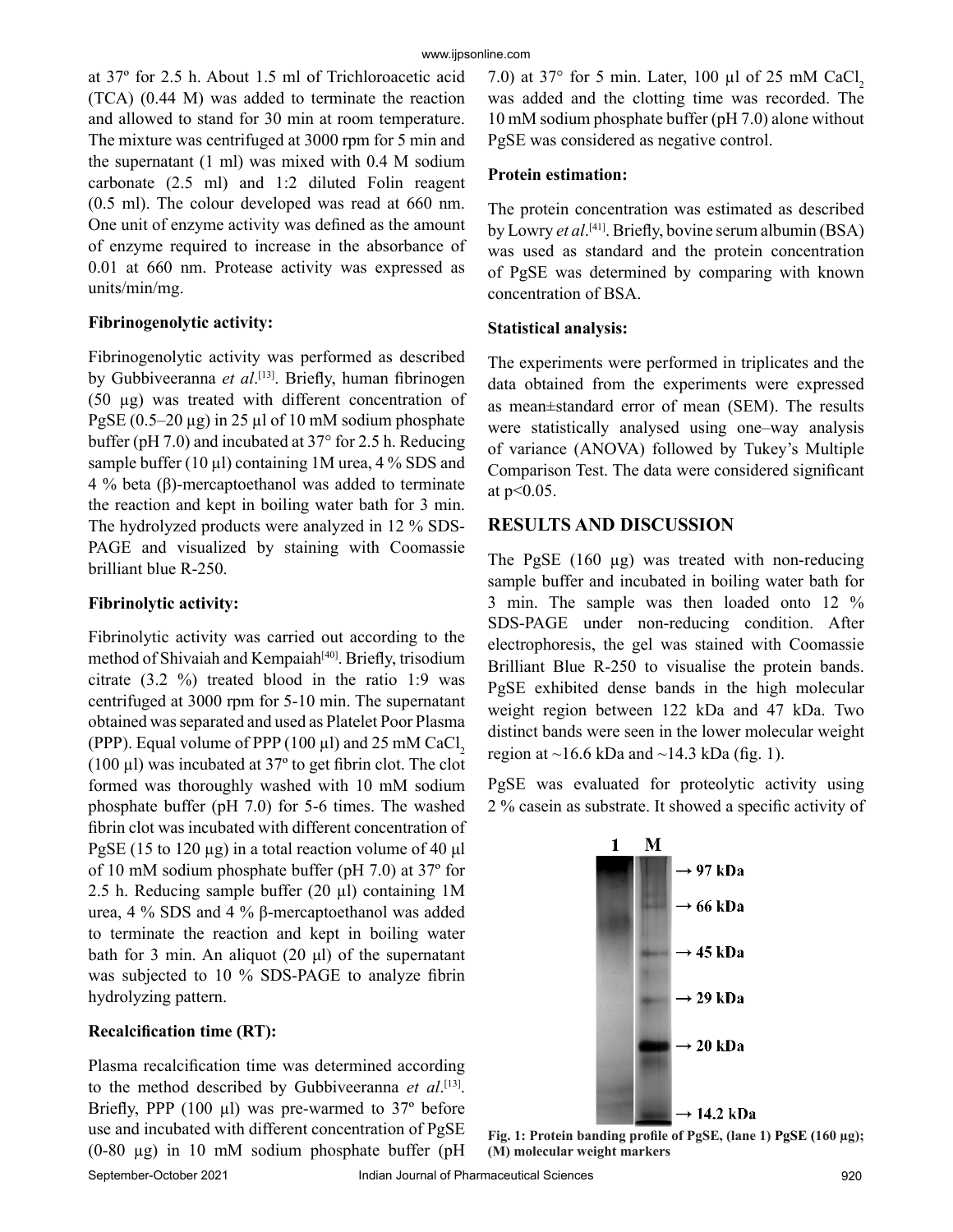0.8 U/mg/ml. Casein  $(0.2 \%)$  and gelatin  $(0.2 \%)$  were copolymerized with the polyacrylamide gel separately for the detection of proteolytic activity. PgSE  $(80 \mu g)$ was incubated with non-reducing sample buffer at 37º for 1.5 h and loaded onto 12 % SDS-PAGE under nonreducing condition. After electrophoresis, gels were washed with 2.5 % of Triton X-100 for 1 h to remove SDS. The gels were incubated overnight in incubation buffer containing Tris–HCl (50 mM, pH 7.6, 10 mM  $CaCl<sub>2</sub>$  and 150 mM NaCl). Gels were then stained with 0.25 % Coomassie brilliant blue R-250 to visualize the activity bands. The bands were observed at molecular weight region ~97 kDa and between 34 kDa and 18.2 kDa for caseinolytic activity. Similarly, translucent activity bands in the molecular weight region  $\sim$ 96.7 kDa and between 52.3 kDa and 24.9 kDa were seen for the gelatinolytic activity (fig. 2).

PgSE was studied for fibrinogenolytic activity using human fibrinogen, which is a 340 kDa soluble plasma glycoprotein, composed of three subunits (Aα, Bβ and γ). Fibrinogen plays a crucial role in arresting blood during vascular injury by getting converted to fibrin upon action of thrombin. The fibrin is subsequently converted to fibrin-based blood clot. PgSE hydrolysed all the chains  $(A\alpha, B\beta \text{ and } \lambda)$  of fibrinogen in a dose dependent manner. The fibrinogen  $(50 \mu g)$  was incubated with different concentration of PgSE (0.5 µg to 20 μg) in 10 mM sodium phosphate buffer (pH 7.0) at 37° for 2.5 h. The reaction was terminated by adding denaturing sample buffer containing 1 M urea, 4 % SDS and 4 % β-mercaptoethanol and kept in boiling water bath for 3 min. SDS-PAGE (12 %) was performed in reducing condition to visualize degradation pattern. After electrophoresis, the gel was stained with 0.25 % Coomassie brilliant blue R-250 (fig. 3).



**Fig. 2: Zymographic studies of PgSE, (lane 1) PgSE (160 µg); (lane 2) caseinolytic zymogram; (lane 3) gelatinolytic zymogram; (M) molecular weight markers**



**Fig. 3: Concentration dependent fibrinogenolytic activity by PgSE, (lane 1) fibrinogen (50 µg); (lane 2-7) fibrinogen incubated with 0.5, 1, 2, 4, 6, 8, 12, 16 and 20 μg of PgSE, respectively; (lane M) standard molecular weight markers**

The fibrinolytic activity of PgSE was studied using human fibrin. PgSE hydrolyzed fibrin clot in a dose dependent manner. α-polymer and α-chain subunits of fibrin were hydrolysed at 90 µg followed by partial degradation of λ-dimer and β-chain subunits at a concentration of 120  $\mu$ g. Equal volumes of PPP (100  $\mu$ l) and 25 mM CaCl<sub>2</sub> (100  $\mu$ I) were mixed and incubated to get fibrin clot. The fibrin clot was washed in 10 mM sodium phosphate buffer (pH 7.0) and incubated with different concentration of PgSE (15 µg to 120 µg) in 10 mM sodium phosphate buffer (pH 7.0) at 37° for 2.5 h. The reaction was terminated by adding denaturing sample buffer containing 1 M urea, 4 % SDS and 4 % β-mercaptoethanol and kept in boiling water bath for 3 min. The sample was loaded onto 10 % SDS-PAGE in reducing condition. After electrophoresis, the gel was stained with Coomassie Brilliant blue R-250 to visualize the bands (fig. 4).

PgSE which was found to contain protease associated with fibrinogenolytic and fibrinolytic activity showed anticoagulant activity upon incubation with PPP. PgSE increased the recalcification time in a dose dependent manner indicating its anticoagulant property. PgSE increased the clotting time from control 161 s to 487 s at a concentration of 80 µg. The PgSE increased the clotting time by 3.03-folds (fig. 5).

Pathophysiological conditions associated with hypertension, diabetes, inflammation, hypercholesterolemia, genetic diseases and metabolic syndrome reported to disturb the hemostatic and fibrinolytic mechanisms by abruptly activating blood coagulation, hypofibrinolysis and platelet hyperaggregation<sup>[42]</sup>. With the new research area focusing on identifying new anticoagulants, much attention has been focused on potent anticoagulants from the natural source particularly from medicinal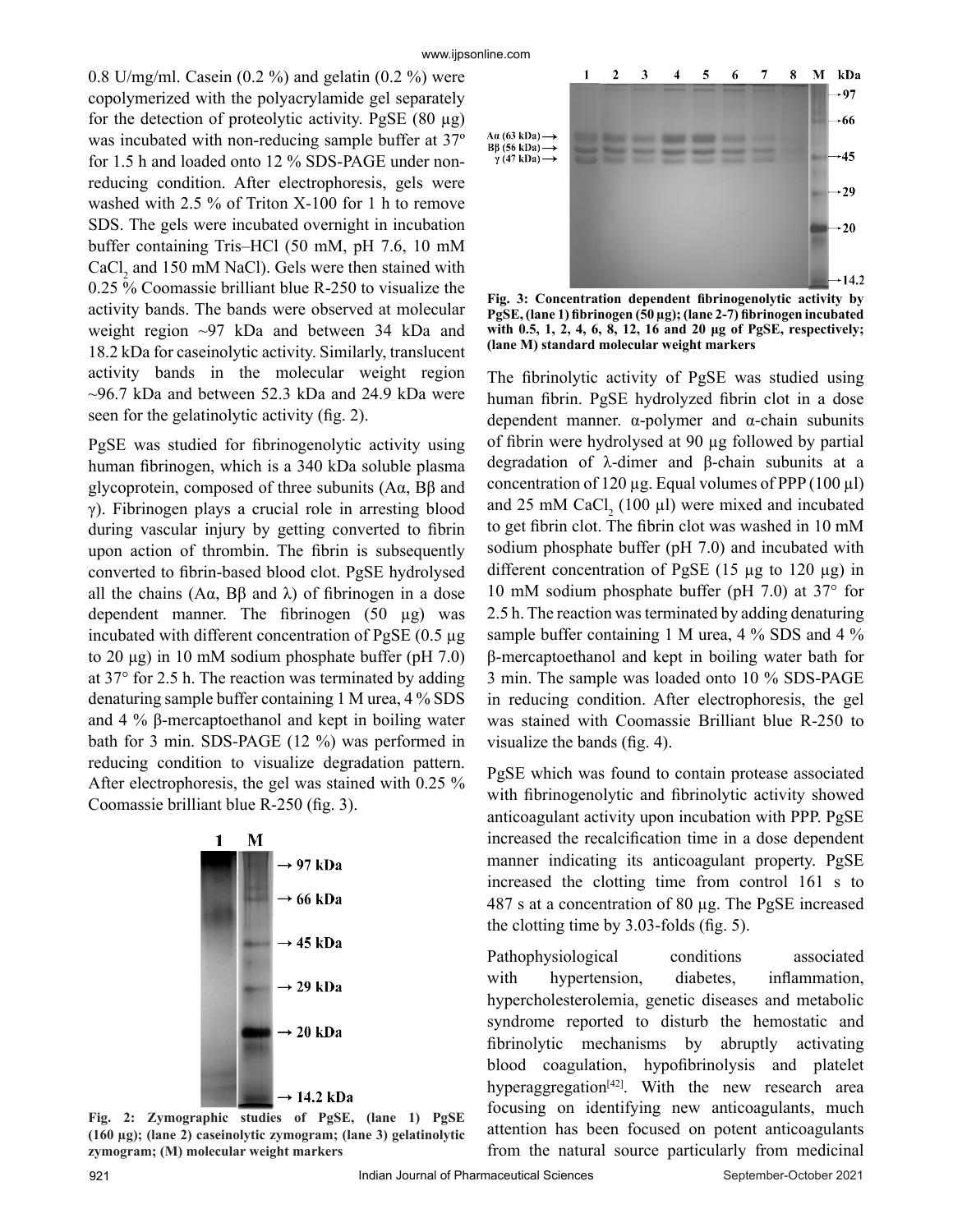

**Fig. 4: Concentration dependent fibrinolytic activity by PgSE, (lane 1) control (fibrin clot); lane (2-9) fibrin clot incubated with 15, 30, 45, 60, 75, 90, 105 and 120 μg of PgSE, respectively; (lane M) standard molecular weight markers**



**Fig. 5: RT of PgSE, PPP (100 µl) was incubated with different concentration of PgSE (20, 40, 60 and 80 µg) in a total volume of 20 µl of sodium phosphate buffer (10 mM, pH 7.0) at 37º for 5 min. Then, 100 µl of 25 mM CaCl<sup>2</sup> was added to initiate clotting and the clotting time was recorded. The 10 mM sodium phosphate buffer (pH 7.0) alone without PgSE was taken as control. Values are presented as means±SEM. \*\*p<0.01, \*\*\*p<0.001, analysed by one-way ANOVA, followed by Tukey multiple comparison testing**

plant extracts with more efficiency, safety, chemical stability and devoid of side effects.

Several medicinal plant extracts have been reported to exhibit anticoagulant activity<sup>[10]</sup>. Compounds such as chitosan, glucan, polysaccharides, proteins, sulfated flavonoids, tannins, tea catechins and triterpenes have been reported to show anticoagulant activity and/or antithrombotic effects[43]. *P. guajava* is traditionally used for various therapeutic purposes. Studies have reported that *P. guajava* leaf extract showed significant anticoagulant activity associated with protective effect on antithrombin III activity<sup>[44]</sup>. The leaf extract has been shown to contain three phenolic compounds gallic acid, ferulic acid and quercetin. The anticoagulant nature of the leaf extract has been attributed to these phenolic compounds[45]. Hydroalcoholic leaves extract of *P. guajava* and its bioactive fractions showed antithrombocytopenic activity. The analysis showed the presence of phenolic and flavonoid compounds such as quercetin, ellagic acid and kaempferol<sup>[37]</sup>.

In this study, we have analysed PgSE for the presence of protease and its effect on fibrinogen, fibrin and blood coagulation cascade to evaluate its anticoagulant property. PgSE showed protein bands in high molecular weight region between 122 kDa and 47 kDa and two distinct bands in the lower molecular weight region at  $\sim$ 16.6 kDa and  $\sim$ 14.3 kDa as analysed by SDS-PAGE. The protein concentration in PgSE was found to be 1 mg/ml. PgSE showed a specific activity of 0.8 U/mg/ ml using casein as substrate. The proteolytic activity was supported by zymography studies using casein and gelatin as substrates. In zymography studies, PgSE hydrolyzed casein at molecular weight region ~97 kDa and between 34 kDa and 18.2 kDa. The degradation of gelatin was observed in the molecular weight region  $\sim$ 96.7 kDa and between 52.3 kDa and 24.9 kDa.

Plant proteases are involved in variety of physiological processes in plant life such as regulated cell death, photosynthesis, immune response, embryogenesis, remodelling of extracellular matrix and regulation of signal transduction[46-48]. Plant proteases have been extracted in aqueous solution from different parts of the plants such as flowers, seeds, roots and leaves<sup>[5]</sup>. Plant proteases have high stability, unique substrate specificity and wide pH range for enzyme activity<sup>[49-51]</sup>. Hence, proteases isolated from plants have been used to treat diverse diseases. Some of them exhibit antitumor, antimicrobial and antifungal activities<sup>[50]</sup>. The plant proteases have been widely used in wound healing, digestion disorders, burn debridement and blood coagulation, thrombolysis process and oral healthcare<sup>[52]</sup>.

PgSE showed fibrinogenolytic activity and degraded the subunits of fibrinogen and fibrin. The degradation is dose dependent manner. PgSE hydrolyzed Aα, Bβ and **γ** chains of fibrinogen at a concentration of 20 μg while the fibrin subunits ( $α$ -polymer and  $α$ -chain) were degraded at a comparatively high concentration of 120 µg. γ-dimer and β-chains of fibrin were resistant for hydrolysis. The α-polymer and α-chain are more susceptible for degradation compared to the γ-dimer and β-chains of fibrin. PgSE hydrolyzed the cross-linked fibrin subunits. Fibrin together with platelet aggregate stabilizes the platelet plug, which stops bleeding from vascular injuries. Anticoagulant plant proteases have been studied which increases the plasma coagulation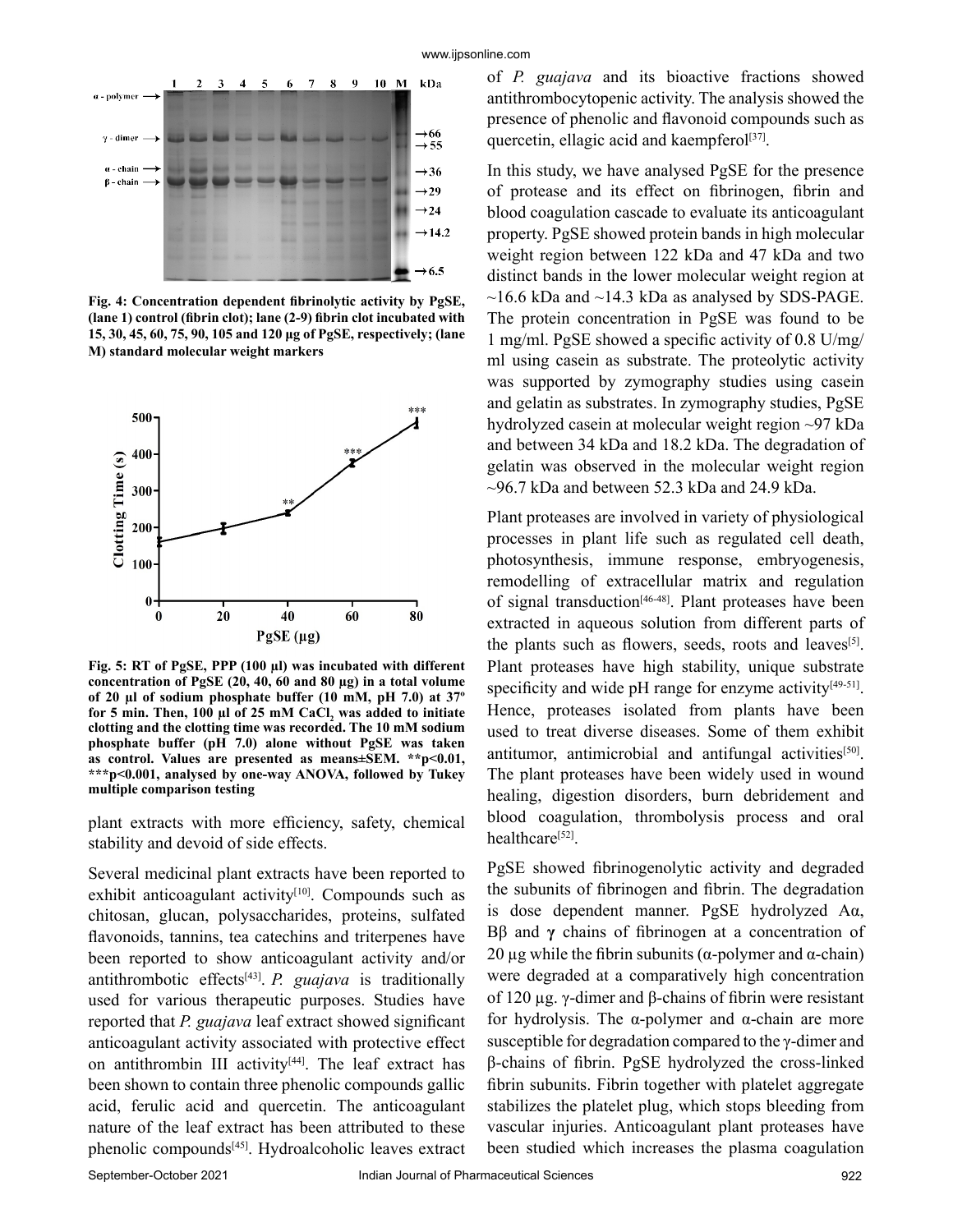time. These proteases digest fibrinogen in different pattern; some hydrolyse fibrinogen completely while others show partial hydrolysis. Most of the proteases also showed fibrinolytic activity and ability to lyse blood clots. Some of the proteases are Kitamase from *Aster yomena*, protease from *P. japonicas*, Hirtin from *Euphornia hirta*, Codiase from *Codium fragile* and protease from *Costaria costata*[52].

PgSE interfered in the blood coagulation cascade as analysed by RT. PgSE, at a concentration of 80 µg, prolonged the clotting time in RT from control 161 s to 487 s, increasing the RT by ~3.03 folds. This clearly indicates the anticoagulant nature associated with PgSE. The increase in clotting time of plasma in RT method indicates the interference of PgSE in common pathway of blood coagulation.

In conclusion, PgSE exhibited proteolytic activity degrades fibrinogen, fibrin and inhibited blood coagulation cascade indicating its interference in thrombus formation. Our study provides for the first time, the scientific validation for the presence of a protease with anticoagulant property from PgSE. This study provides an opportunity to identify, isolate and characterize the active principle from PgSE having clinical significance and decipher its molecular mechanism.

## **Conflicts of interest:**

There is no conflict of interest to disclose.

## **REFERENCES**

- 1. Levine SR, Brott TG. Thrombolytic therapy in cerebrovascular disorders. Prog Cardiovasc Dis 1992;34(4):235-62.
- Davie EW, Fujikawa K, Kisiel W. The coagulation cascade: initiation, maintenance and regulation. Biochemistry 1991;30(43):10363-70.
- 3. Huisman MV, Barco S, Cannegieter SC, Gal G Le, Konstantinides SV, Reitsma PH, *et al*. Pulmonary embolism. Nat Rev Dis Primers 2018;4:18028.
- 4. Osman AA, Ju W, Sun D, Qi B. Deep venous thrombosis: a literature review. Int J Clin Exp Med 2018;11:1551-61.
- 5. Gubbiveeranna V, Kusuma CG, Bhavana S, Sumachirayu CK, Ravikumar H, Nagaraju S. Potent procoagulant and platelet aggregation inducing serine protease from *Tridax procumbens* extract. Pharmacogn Res 2019;11(4):363-70.
- 6. Min SK, Park JS, Luo L, Kwon YS, Lee HC, Jung H, *et al*. Assessment of C-phycocyanin effect on astrocytes-mediated neuroprotection against oxidative brain injury using 2D and 3D astrocyte tissue model. Sci Rep 2015;5:14418.
- 7. Mackman N. Triggers, targets and treatments for thrombosis. Nature 2008;451(7181):914-8.
- 8. Yoo J, Chung CS, Kang SS. Relation of plasma homocyst(e)

ine to cerebral infarction and cerebral atherosclerosis. Stroke 1998;29(12):2478-83.

- 9. Rajendran P, Rengarajan T, Thangavel J, Nishigaki Y, Sakthisekaran DP, Sethi G, *et al*. The vascular endothelium and human diseases. Int J Biol Sci 2013;9(10):1057-69.
- 10. Kusuma CG, Gubbiveeranna V, Sumachirayu CK, Bhavana S, Nagaraju S. *In vitro* anti-oxidant and anti-platelet activity of *Manilkara zapota* (L.) P Royen latex. Int J Botany Stud 2020;5(5):405-8.
- 11. Xie P, Zhang Y, Wang X, Wei J, Kang W. Antithrombotic effect and mechanism of *Rubus* spp. Blackberry. Food Funct 2017;8:2000-12.
- 12. Gubbiveeranna V, Pavan KMA, Kusuma CG, Bhavana S, Sumachirayu CK, Sneharani AH, *et al*. Role of *Tridax procumbens* in green synthesis of cerium oxide nanoparticles and its effect on blood coagulation cascade and platelet aggregation. Int J Botany Stud 2020;5(3):79-86.
- 13. Gubbiveeranna V, Kusuma CG, Bhavana S, Sumachirayu CK, Nagaraju S. Anti-hemostatic protease from *Jatropha curcas* latex with fibrinogen lytic activity. J Pharmacogn Phytochem 2019;8:1303-10.
- 14. Simkhada JR, Cho SS, Mander P, Choi YH, Yoo JC. Purification, biochemical properties and antithrombotic effect of a novel *Streptomyces* enzyme on carrageenan-induced mice tail thrombosis model. Thromb Res 2012;129(2):176-82.
- 15. Cakarer S, Eyupoglu E, Gunes CO, Kuseoglu BG, Berberoglu HK, Keskin C. Evaluation of the hemostatic effects of ankaferd blood stopper during dental extractions in patients on antithrombotic therapy. Clin Appl Thromb Hemost 2013;19(1):96-9.
- 16. Chen C, Yang FQ, Zhang Q, Wang FQ, Hu YJ, Xia ZN. Natural products for antithrombosis. Evid Based Complement Alternat Med 2015;2015:876426.
- 17. Becattini C, Agnelli G. Aspirin for prevention and treatment of venous thromboembolism. Blood Rev 2014;28(3):103–8.
- 18. Fuentes E, Caballero J, Alarcon M, Rojas A, Palomo I. Chlorogenic acid inhibits human platelet activation and thrombus formation. Plos One 2014;9(3):e90699.
- 19. Wang TY, Magid DJ, Ting HH, Li S, Alexander KP, Roe MT, *et al.* The quality of antiplatelet and anticoagulant medication administration among ST-segment elevation myocardial infarction patients transferred for primary percutaneous coronary intervention. Am Heart J 2014;167(6):833-9.
- 20. Butcher K, Shuaib A, Saver J, Donnan G, Davis SM, Norrving B, *et al*. Thrombolysis in the developing world: is there a role for streptokinase? Int J Stroke 2013;8:560-5.
- 21. Gomaraschi M, Ossoli A, Vitali C, Pozzi S, Serdoz VL, Pitzorno C, *et al*. Off-target effects of thrombolytic drugs: apolipoprotein A-I proteolysis by alteplase and tenecteplase. Biochem Pharmacol 2013;85:525-30.
- 22. Alkjaersig N, Fletcher AP, Sherry S. The mechanism of clot dissolution by plasmin. J Clin Invest 1959;38(7):1086–95.
- 23. Collen D. The plasminogen (fibrinolytic) system. Thromb Haemost 1999;82(2):259-70.
- 24. Beijering RJR, Cate H ten, Cate JW ten. Clinical applications of new antithrombotic agents. Ann Hematol 1996;72(4):177- 83.
- 25. Risch L, Huber AR. Improving the definition of heparin-induced thrombocytopenia. Arch Intern Med 2004;164(15):1699.